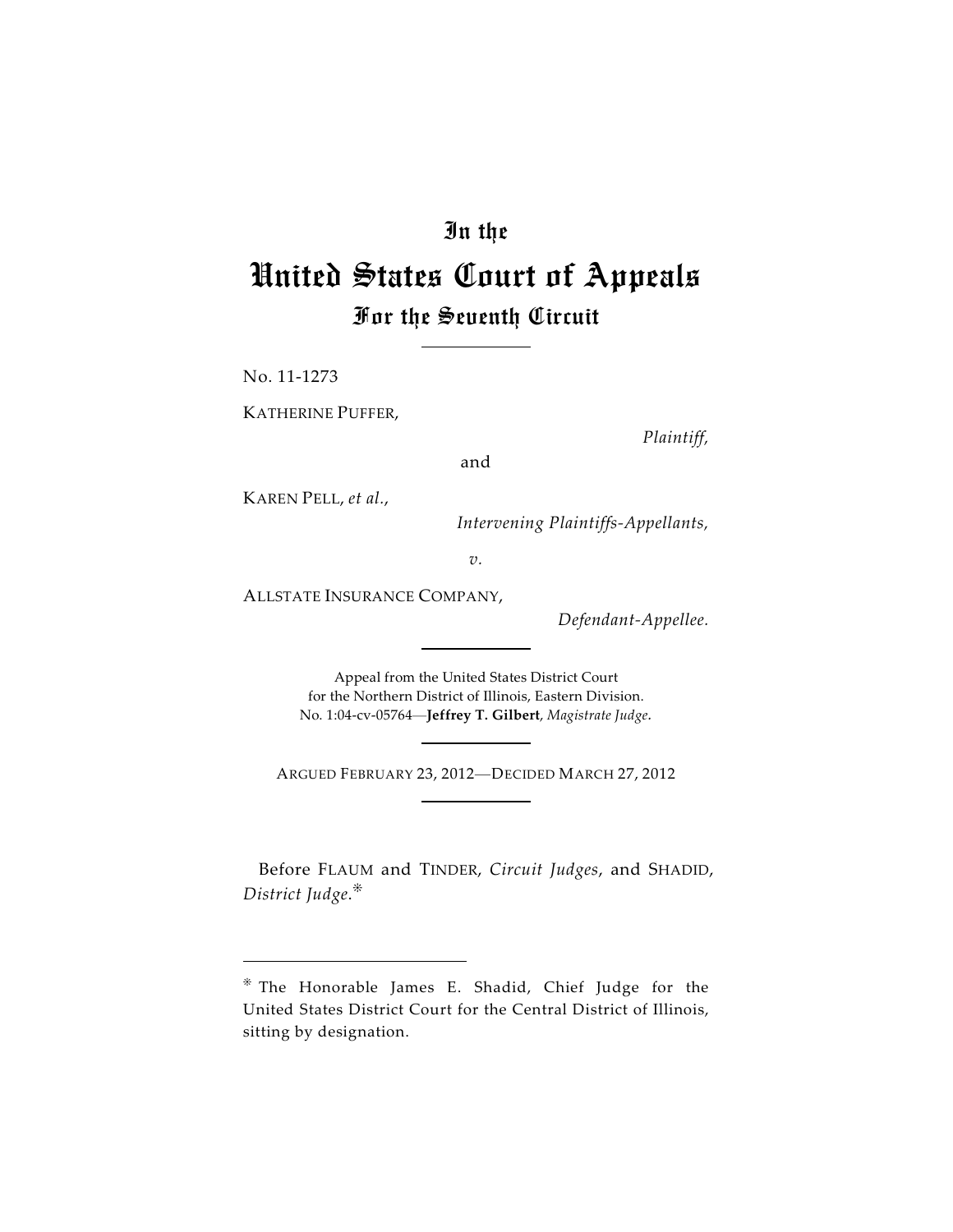FLAUM, *Circuit Judge*. Katherine Puffer sued Allstate Insurance Company ("Allstate") on behalf of herself and a putative class, alleging that Allstate carried out a nationwide pattern or practice of sex discrimination in violation of Title VII of the Civil Rights Act of 1964, 42 U.S.C. § 2000e *et seq.*, and the Equal Pay Act of 1963, 29 U.S.C. § 206(d). In her complaint, she alleged gender-based earning disparities rooted in differential treatment and disparate impact theories based on Allstate's salary, promotion, and training policies, which left significant discretion in the hands of individual managers. The district court denied plaintiff's motion for class certification. In response to the concerns expressed by the court and in response to the enactment of the Lilly Ledbetter Fair Pay Act of 2009, Pub L. No. 111-2 (the "Ledbetter Act"), plaintiff again moved for class certification. This time, she focused exclusively on Allstate's uniform compensation policies. The court again denied certification, citing flaws in plaintiff's evidence and the lack of common issues.

Puffer then settled her individual claims with Allstate. Karen Pell, Gail Howells, and Mary Keith, members of the putative class, intervened to appeal the denials of class certification. These intervenors now allege only a disparate impact theory, claiming that Allstate's policy of awarding merit increases based on a percentage of base pay and Allstate's policy of comparing salaries to its competitors caused gender-based disparities in earnings.

We shall not reach the merits of this claim, however. We conclude that intervenors have waived their disparate impact claim by failing to meaningfully develop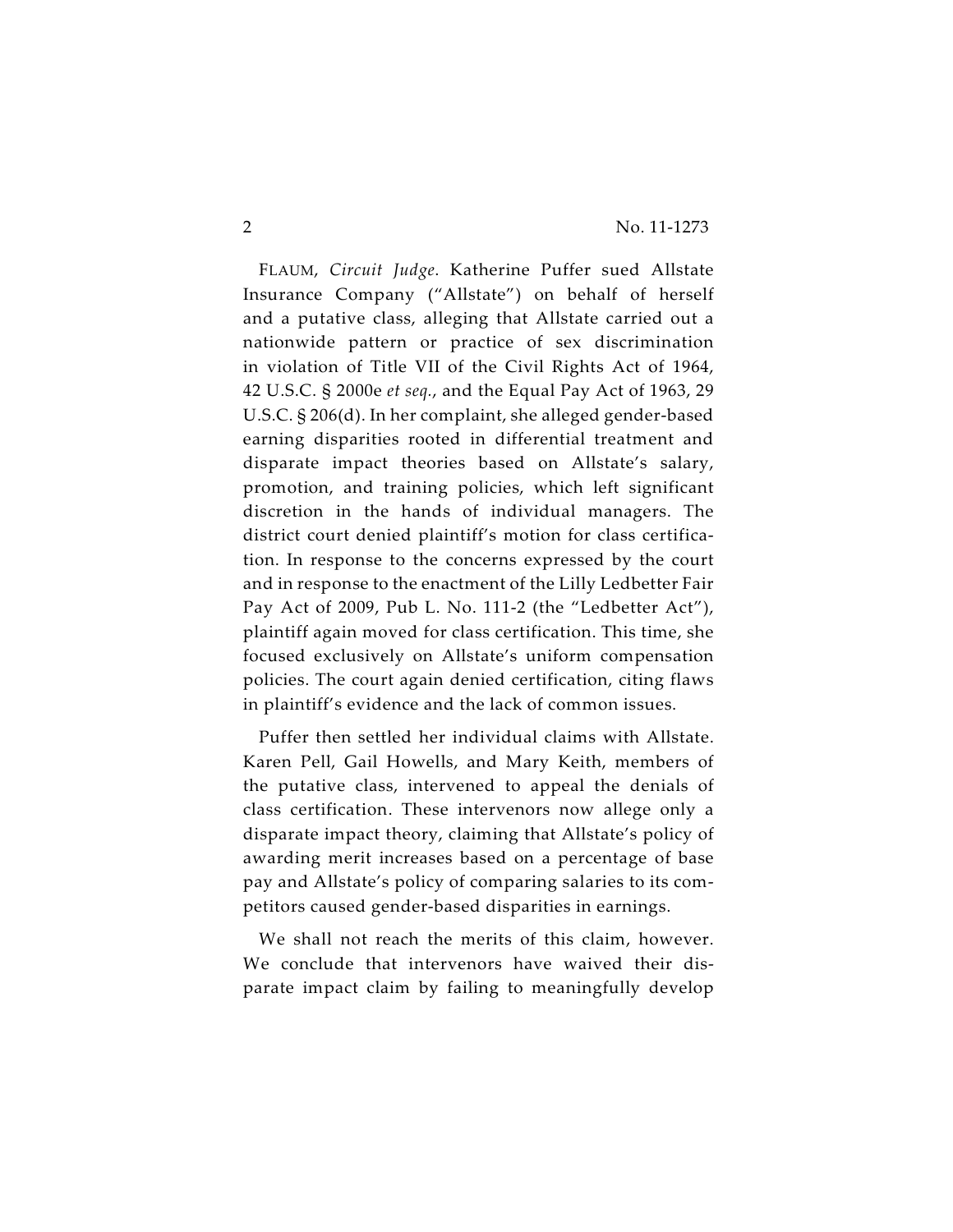it before the district court. Although plaintiff nominally mentioned a disparate impact claim in her complaint, she developed and argued only her pattern-or-practice claim—a type of intentional discrimination. We therefore affirm the district court's denial of class certification.

#### **I. Background**

#### **A. Allstate's Corporate Structure and Policies**

Allstate Insurance Company is headquartered in Illinois and employs 38,000 people throughout the country. In 2002, Allstate created an operating unit called Allstate Protection, which employs approximately 80% of Allstate's personnel. Allstate Protection is organized into different Areas of Responsibility ("AORs"). The four largest AORs are Claims, Product Operations, Protection Finance, and Distribution.

Responsibilities, supervisors, office locations, and salary grades vary among these AORs. The Claims AOR handles insurance claims and employs approximately 17,000 people as attorneys, human resources professionals, information technology specialists, claims investigators, claims and subrogation service managers, and project managers. The Product Operations AOR creates insurance products, prices products, assesses risk, updates Allstate's insurance policies, and communicates with customers. Among its employees are pricing directors, actuaries, product operations managers, and personal line directors and managers. The Protection Finance AOR provides financial support and typically employs managers with finance or accounting degrees. The Dis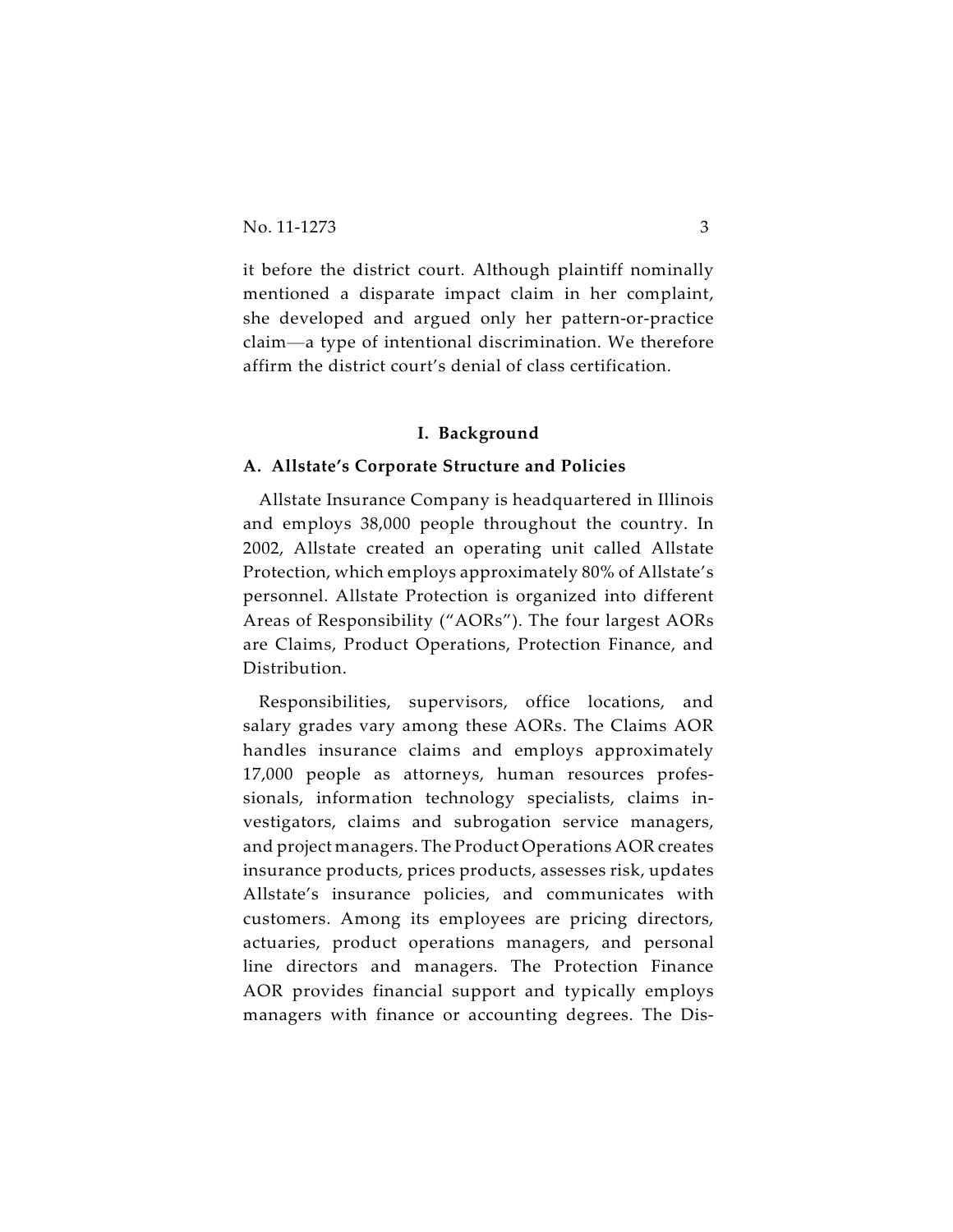tribution AOR works with the insurance agencies that sell Allstate's products by developing recognition plans, directly supporting agents, and promoting business.

The hierarchical structure among the AORs is similar: entry-level managers are at Salary Grades ("Grades") 63 and 64; senior managers are at Grade 77; directors are at Grade 78; appointed officer positions (Assistant Vice President and Assistant Field Vice President) are at Grade 80; and elected officer positions (Vice President, Senior Vice President, and Senior Vice President) are at Grade 90 and above. At the end of 2003, women comprised 61% of Protection employees but only 36% of the managerial positions and 24% of the officer positions.

At the beginning of each year, managers meet with their supervisors to discuss major job responsibilities and individual performance goals. At the end of the year, supervisors fill out performance development summaries for the managers they oversee. In a process known as "one-over-one" review, supervisors submit the performance summaries to their own superiors for input, review, and approval before turning them over to the evaluated managers. Allstate also evaluates its managers based on 17 critical success factors and on Quality Leadership Management Surveys. These evaluations factor into decisions about merit or promotional salary increases for managers.

Allstate Protection is allotted a percentage amount of money annually for merit or promotional salary increases. Allstate's Human Resources department establishes an overall range of salary increases in terms of a percentage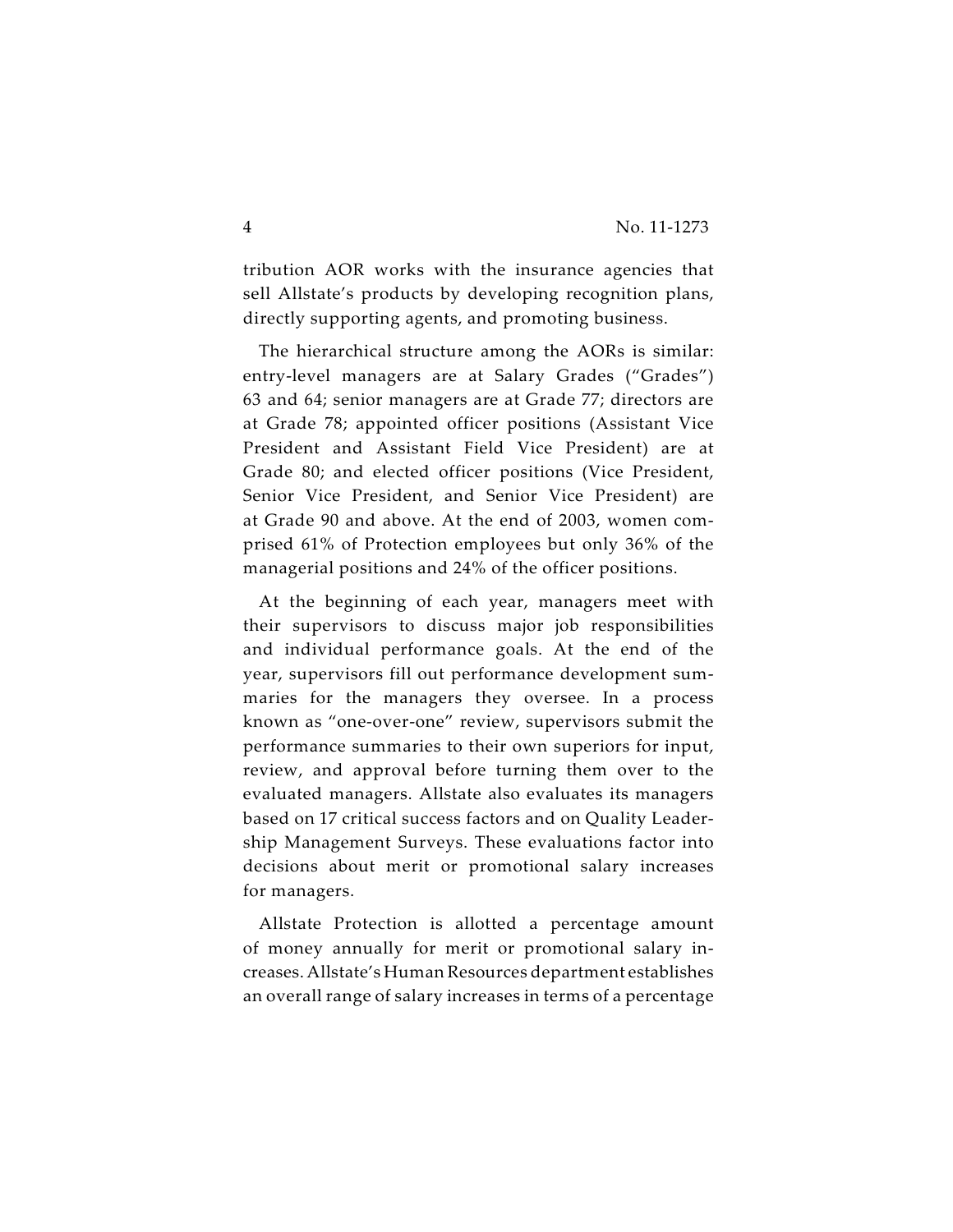amount for each performance and salary level. These guidelines are suggestions, leaving supervisors with the discretion to grant more or less of an increase based on performance. Salary increases for officers follow a similar process except that the senior management team makes the decisions.

#### **B. Procedural Background**

Katherine Puffer, the original plaintiff in this suit, worked at Allstate from 1977 to 2003. She primarily worked in the Finance AOR, but she also worked in the Production Operations AOR. By 1993, Puffer had been promoted eight times.

Puffer alleged that she was sexually harassed by her supervisor from late-1998 to mid-1999 and that she was not promoted because she rejected her supervisor's advances and because of her gender. She filed a charge of gender discrimination, sexual harassment, and retaliation with the Equal Employment Opportunity Commission ("EEOC") in January 2001, but she did not file a lawsuit within the required time period after receiving a right to sue letter. In 2003, Puffer was terminated as part of a reorganization and officer reduction in force. Fourteen officers, including Puffer, were terminated at that time: eleven were male and three were female. Puffer filed a new charge with the EEOC, alleging gender discrimination and retaliation, and she then timely filed the complaint in this case.

In her amended complaint, Puffer asserted three claims. First, she alleged that Allstate discriminated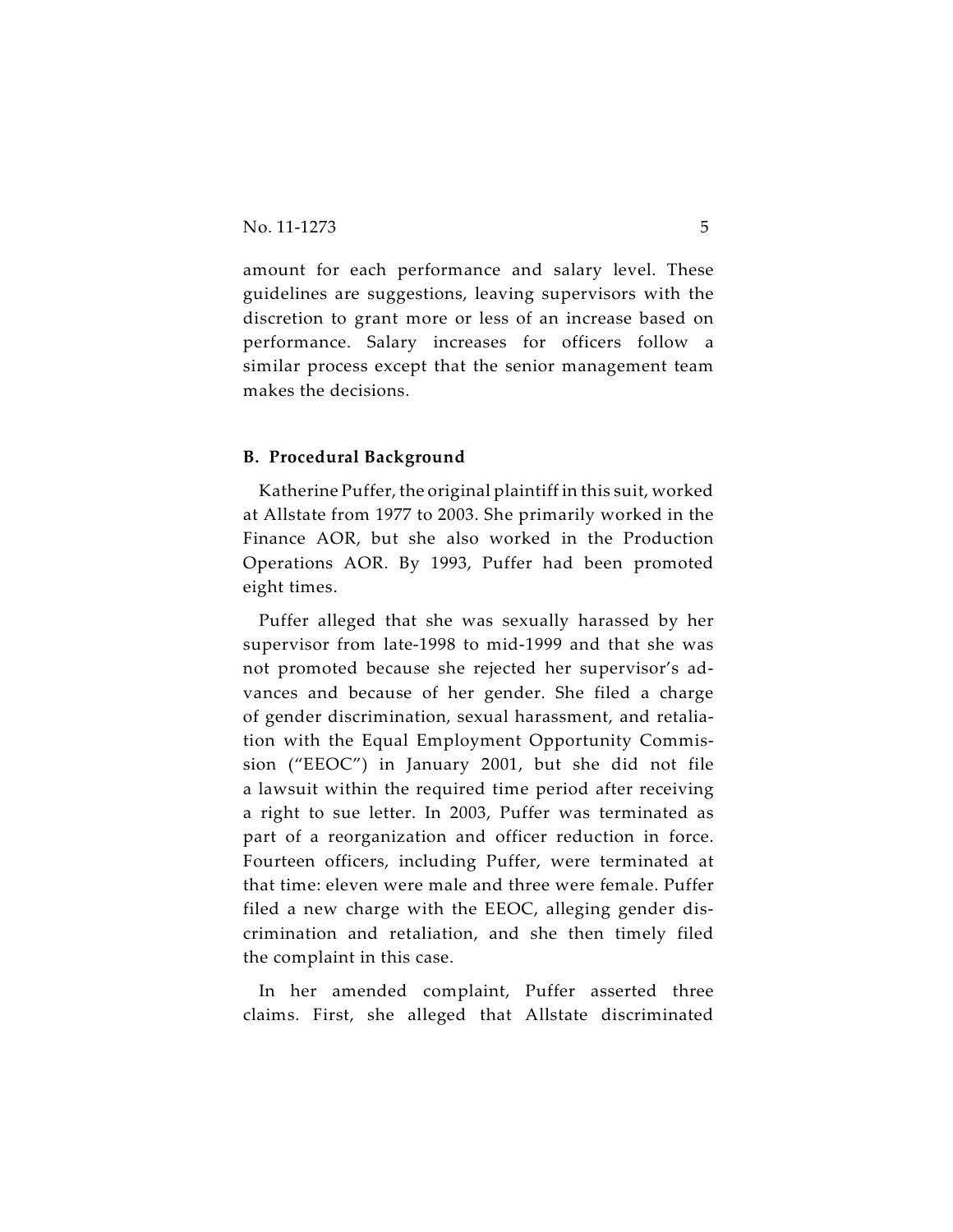against her and a class of female managerial employees because of their gender and allowed the discrimination "to exist and go unremedied for so long that it amounts to a policy or practice and constitutes Allstate's standard operating procedure." Am. Compl. ¶ 38. She alleged this claim under both "differential treatment and disparate impact theories of liability under Title VII." *Id.* ¶ 53. Second, Puffer alleged a class claim under the Equal Pay Act, contending that Allstate pays putative class members "lower wages than male employees in substantially equal jobs even though Plaintiffs and all others similarly situated performed similar duties requiring the same skill, effort, and responsibility of male employees" and performed "substantially equal work." *Id.* ¶¶ 57, 59. Third, Puffer alleged an individual claim of retaliation under Title VII and the Equal Pay Act.

At the time Puffer filed her complaint, case law supported the "paycheck accrual rule," such that a new claim under Title VII arose each time an employer issued a paycheck reflecting discriminatory wages, even if the discriminatory decision setting the amount occurred outside the limitations period (i.e., more than 300 days before the filing of the first EEOC charge). But in 2007, in *Ledbetter v. Goodyear Tire & Rubber Co.*, the Supreme Court held that present effects of a discriminatory decision that predated the limitations period could no longer form the basis for Title VII liability. 550 U.S. 618, 632, 643 (2007).

On November 8, 2007, after substantial discovery, Puffer moved for class certification pursuant to Federal Rules of Civil Procedure 23(b)(2) and 23(b)(3) of her Title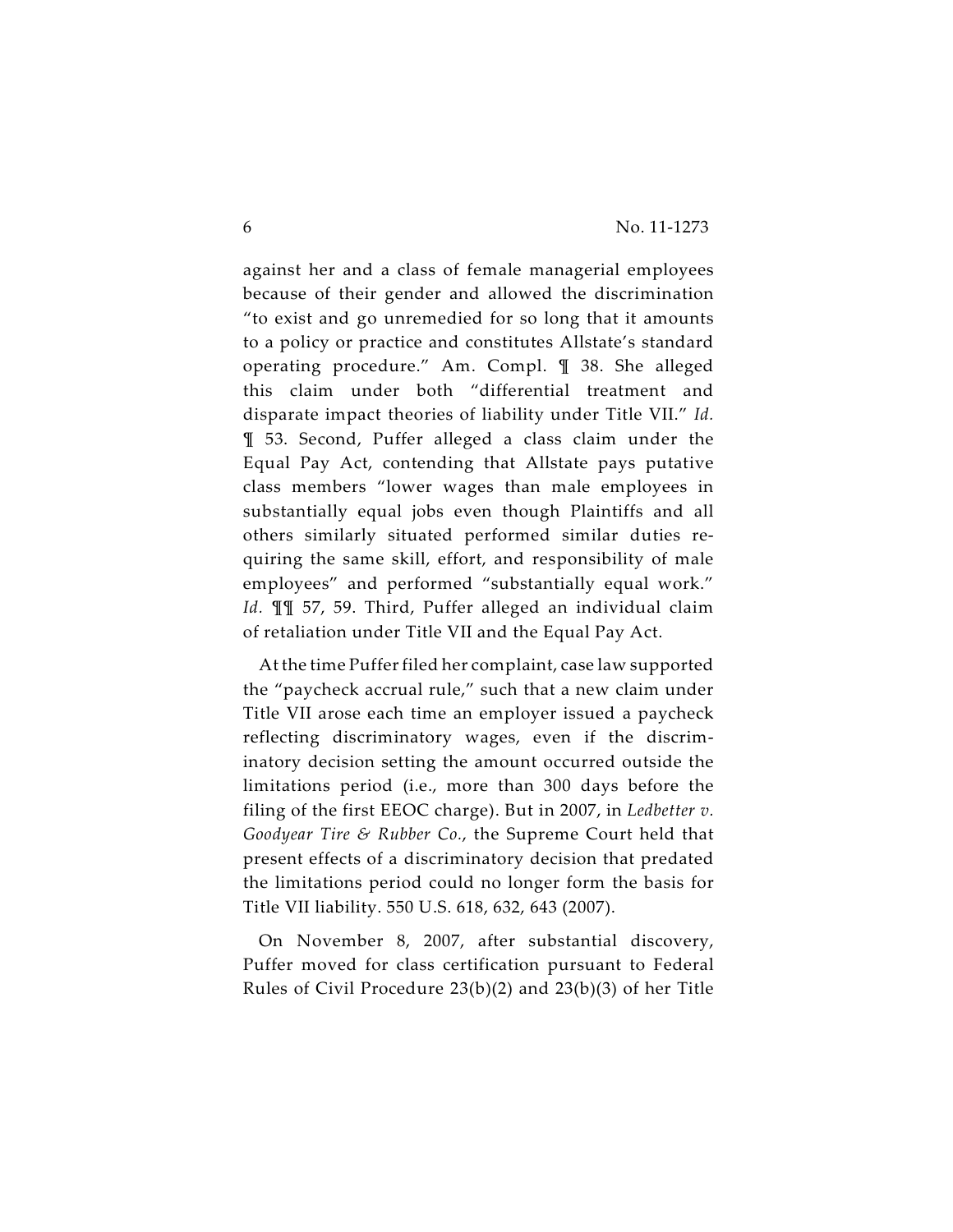VII claims. She sought to certify a class of approximately 1700 female managers in the position of division or department manager (Grade 63) and above who worked or continue to work at Allstate Protection since May 9, 2001. Members of the putative class held 275 different jobs in a hundred offices across the country. Eighty percent of the putative class was employed in entry-level management positions, with the remainder of the class in higher management and officer positions. Plaintiff argued that Allstate has a "strong paternalistic culture" and further that "Allstate Protection's organizational structure vests all authority to choose, advance and compensate staff in the male-dominated, senior manager ranks." Pl.'s Class Cert. Mem. 1.

The parties briefed the class certification motion for nearly a year. They offered the opinions of two statisticians, two sociologists, two industrial psychologists, and 84 fact witnesses. Plaintiff's main expert, Dr. Janice Madden, presented statistical evidence indicating that, from 2001 through  $2005<sup>1</sup>$  women earned substantially lower wages than men did at every salary grade—even after accounting for job code, tenure, and other variables. Plaintiff also presented the expert report of Dr. Cristina G. Banks, an industrial and organizational psychologist, and Dr. Barbara Reskin, a sociologist. Allstate countered with analysis from its own experts, including labor econo-

 $1$  In 2006, Allstate apparently adjusted the earnings levels of women to eliminate observed gender disparities within job codes.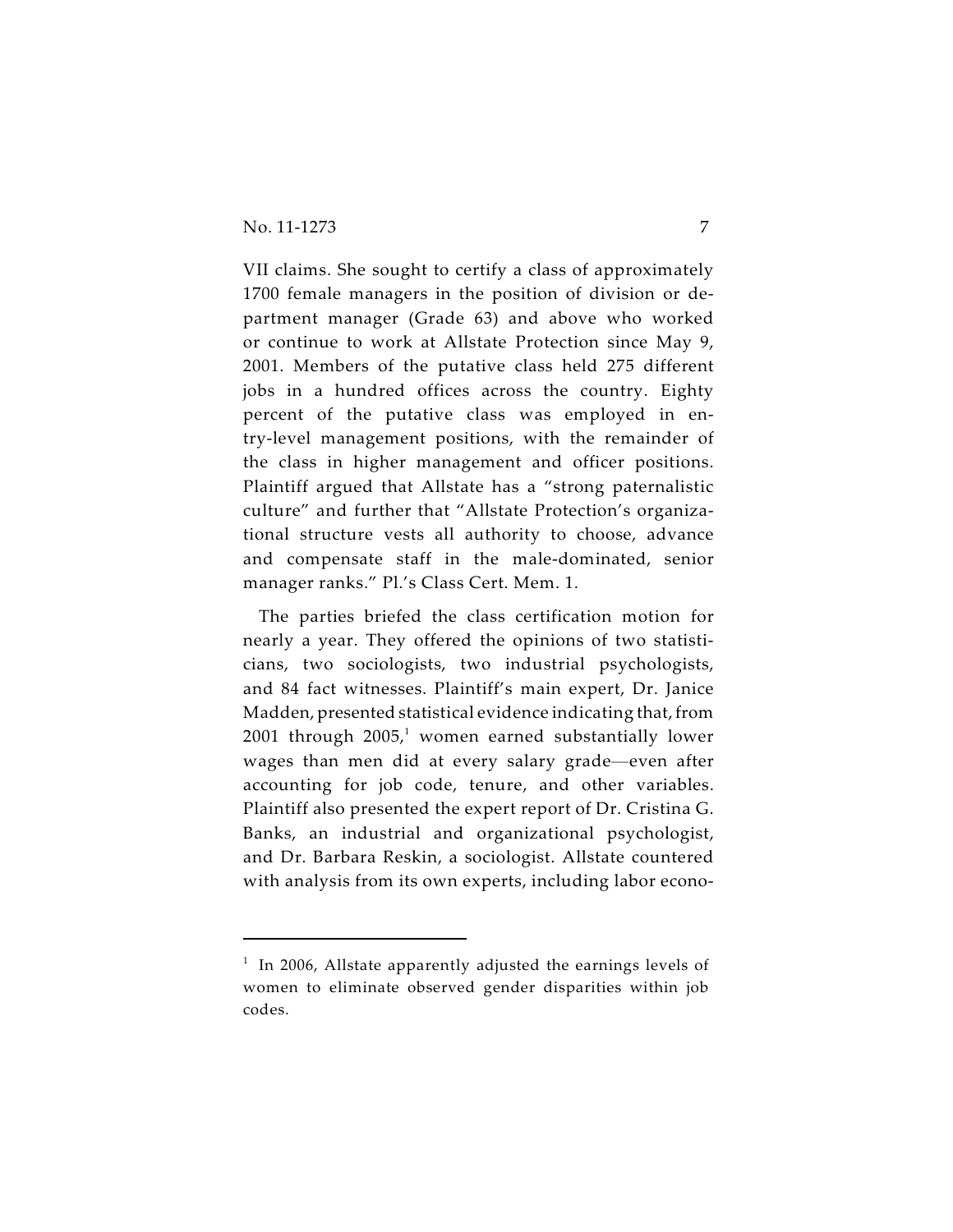mist Dr. Robert Topel, industrial psychologist Dr. Kathleen K. Lundquist, and sociologist Dr. Christopher Winship.

On January 15, 2009, Magistrate Judge Schenkier denied plaintiff's motion for class certification. The 42-page opinion discussed the pattern-or-practice claim almost exclusively, mentioning the disparate impact claim in a footnote but providing no separate analysis. Although the court found that the putative class satisfied Rule 23(a)'s numerosity and adequacy requirements, the court found that it failed to satisfy the commonality requirement. The court stressed the heterogeneity of the class members and the individual decisionmakers. The court found plaintiff's expert reports only minimally probative of commonality and found the declarations to demonstrate a lack of commonality. The court discounted Dr. Madden's statistical analysis because it included wage differentials that predated the class period (contrary to *Ledbetter*), because it failed to account for "measures of productivity," and because it revealed significant variations in the standard deviations between salary grades. The court also determined that plaintiff failed to meet the typicality requirement because the claims and defenses would necessitate individualized inquiries.

The district court concluded that, even if plaintiff could satisfy commonality and typicality, she failed to show that certification was proper under either Rule 23(b)(2) or (b)(3). The court rejected the propriety of a Rule  $23(b)(2)$ class since plaintiff sought primarily money damages. The court also found a Rule 23(b)(3) class to be inappropriate,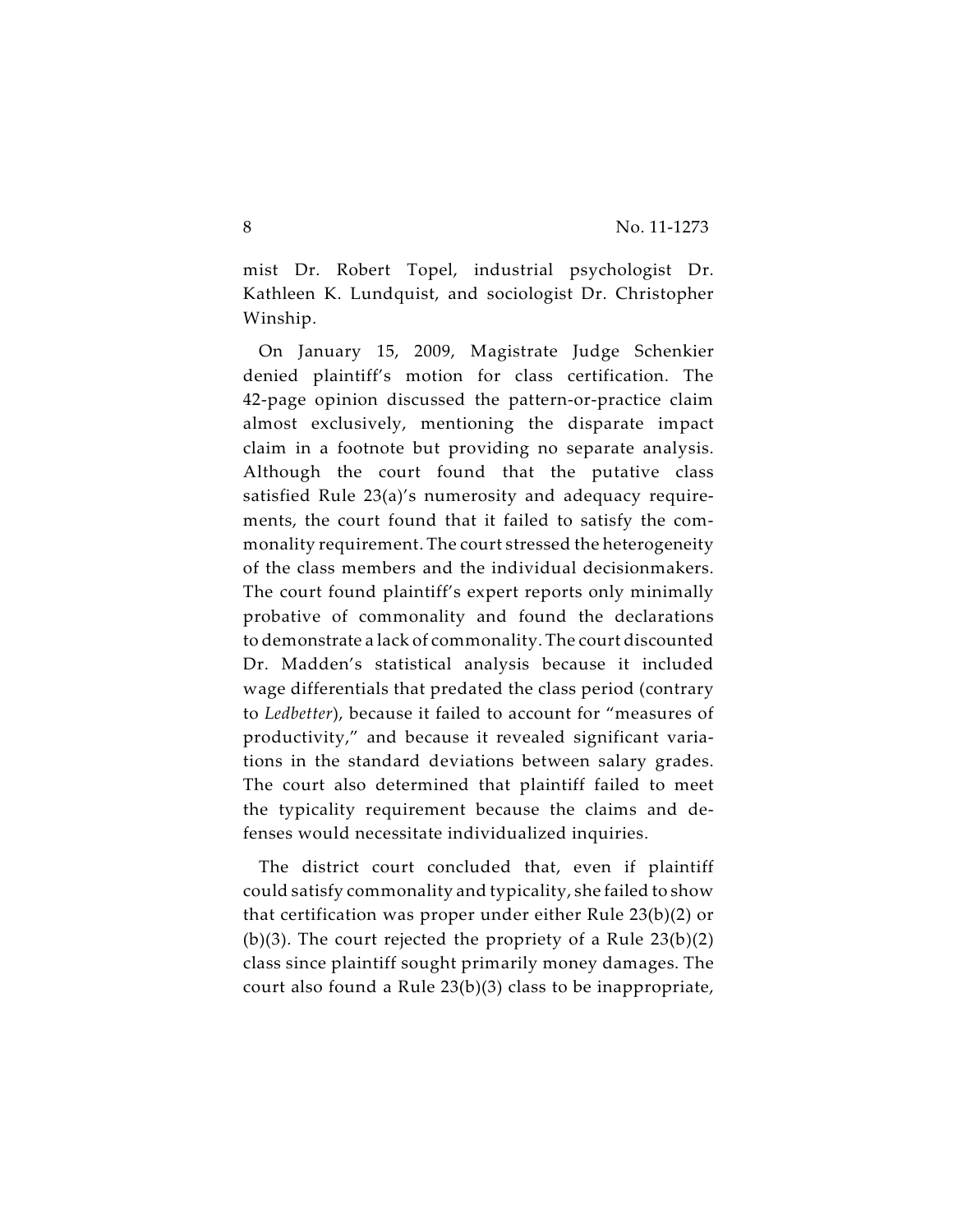concluding that common issues did not predominate based on the individualized inquiries that would be necessary to determine the reason for each employment action. The court determined that a class action was not the superior means to adjudicate the claim because 1700 individual jury trials would be needed to decide damages, constitutional questions would arise by having different juries examine the liability issue, and the individual class members had sufficiently large stakes to be able to afford to litigate on their own.<sup>2</sup>

Soon after the district court's decision, President Obama signed the Ledbetter Act, effectively overruling the Supreme Court's *Ledbetter* decision and retroactively reinstating the paycheck accrual rule.

On September 11, 2009, plaintiff moved again for class certification and argued that the court should reconsider the evidence submitted in light of the Ledbetter Act. She substantially narrowed her argument in this motion, arguing only that Allstate's uniform annual salary review and competitive pay analysis disadvantaged female managers. Although she used the terms "disparate impact" and "pattern-or-practice" to describe her claims in her motion for class certification, her supporting memorandum discussed factual allegations and legal arguments only in support of the pattern-or-practice claim.

On October 8, 2009, Magistrate Judge Schenkier issued an extensive oral decision denying plaintiff's second

 $2$  Twenty-five members of the putative class later pursued individual claims.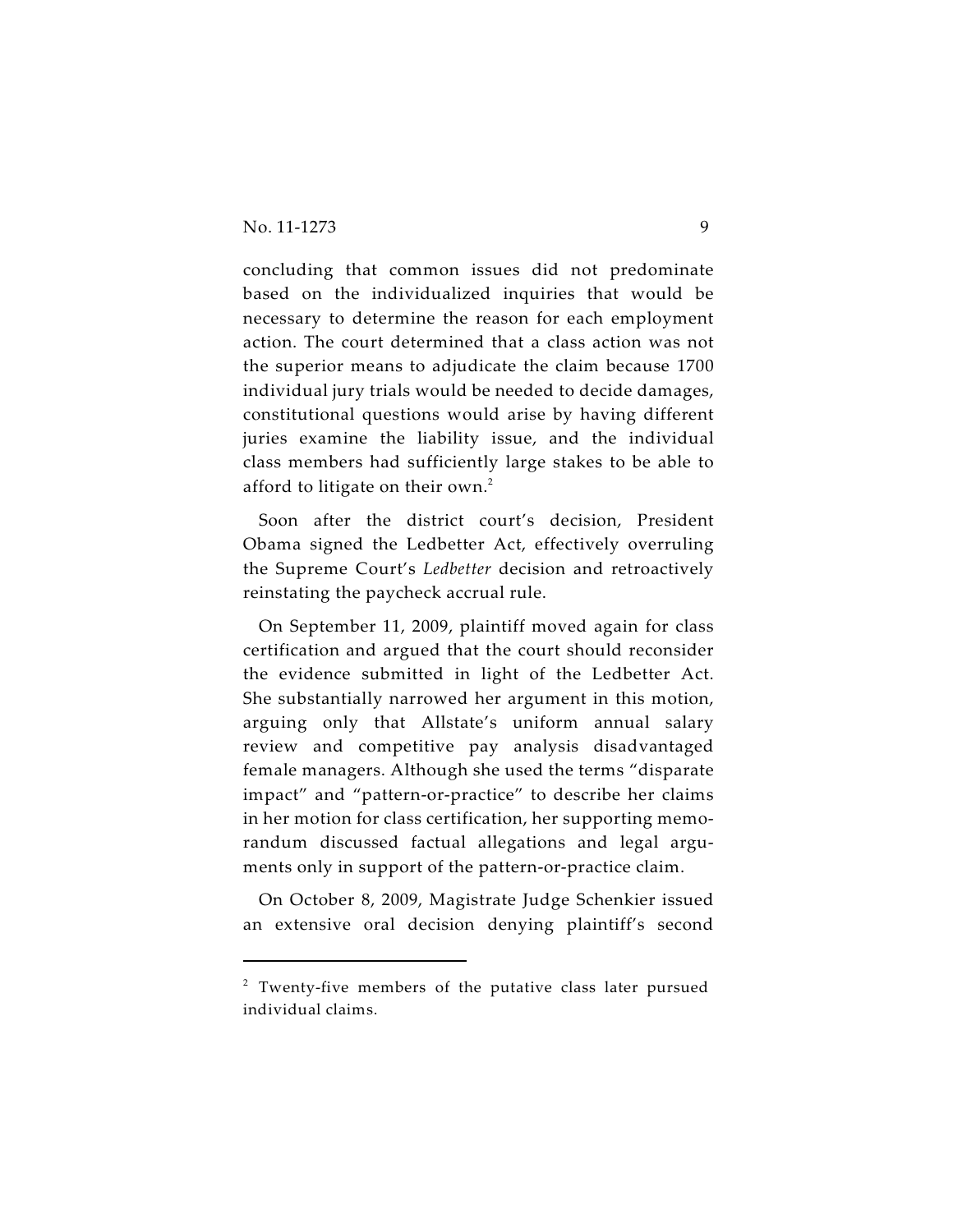motion for certification. The court acknowledged that plaintiff had made a "genuine effort" to address his concerns but concluded that the renewed motion still failed to satisfy Rule 23. Regarding its commonality concerns, the court criticized Dr. Madden's analysis for failing to control for all of the variables, failing to consider the influence of performance assessments on salary differences, and failing to control for job location (relevant for looking at the actions of particular supervisors). The court expressed that the significant variations in standard deviations by salary grade suggested that differentiations existed that were not adequately explained by the statistical analysis. The court was not persuaded by plaintiff's narrowing of the class certification claim to external review of salary decisions because the court found it to be inseparable from internal issues and because Dr. Madden's analysis had examined both. The court did not address the effect of the Ledbetter Act since unrelated deficiencies convinced the court that plaintiff failed to establish commonality. Although plaintiff eliminated her claim for compensatory damages, the court still determined that the putative class failed to meet Rule 23(b)(2) because backpay would be substantial (possibly \$85 million) and because declaratory relief would be only backwards-looking. The court also expressed concern about the lack of an opt-out right. The court likewise found Rule 23(b)(3) to be an inappropriate basis for certification based on its previous concerns about predominance and superiority.

Puffer's case was then transferred to Magistrate Judge Gilbert. On January 7, 2011, Puffer settled her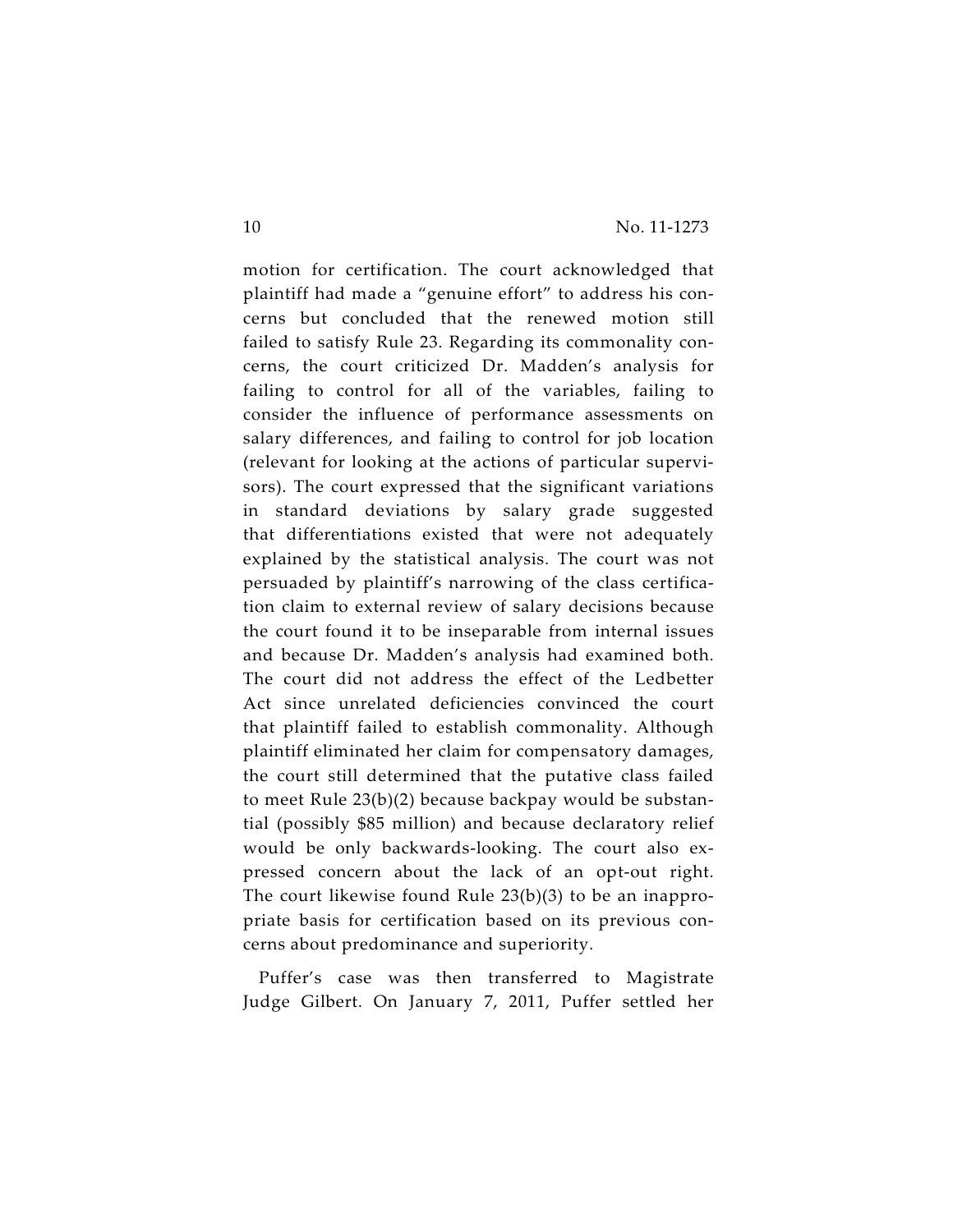individual claims with Allstate. The court dismissed her case with prejudice, thus making the denials of class certification final and appealable.

Putative class members Karen Pell, Mary Keith, and Gail Howells moved to intervene to appeal the January 15, 2009 and October 8, 2009 denials of class certification. Pell worked for Allstate from 1973 to 1989 and again from 1995 to 2006, in three northeastern states. She briefly worked as a Frontline Performance Leader (Grade 63) before being demoted to a desk position in 2005. Keith worked for Allstate from 1980 to 2009, predominantly in the Finance AOR. She last worked as a Director in Finance (Grade 78). Howells worked for Allstate from 1984 to 2006, primarily in the Distribution AOR in the South West Region. She worked in several Grade 64 management positions. Magistrate Judge Gilbert granted their motion to intervene on January 28, 2011.

Intervenors appeal only the denial of certification for the Title VII disparate impact challenge under Rule 23(a), (b)(3), and (c)(4). They claim that Allstate's salary administration process, which determines merit increases based on a percentage of base pay and an external market comparison, had a disparate impact on female managers between 2002 and 2005. They do not appeal the denial of class certification as to the pattern-orpractice claim of intentional discrimination, in light of the Supreme Court's decision in *Wal-Mart Stores, Inc. v. Dukes*, 131 S. Ct. 2541 (2011). They rely on the statistical reports from Dr. Madden, but they do not rely on the report of Dr. Banks, who had stated that bias stems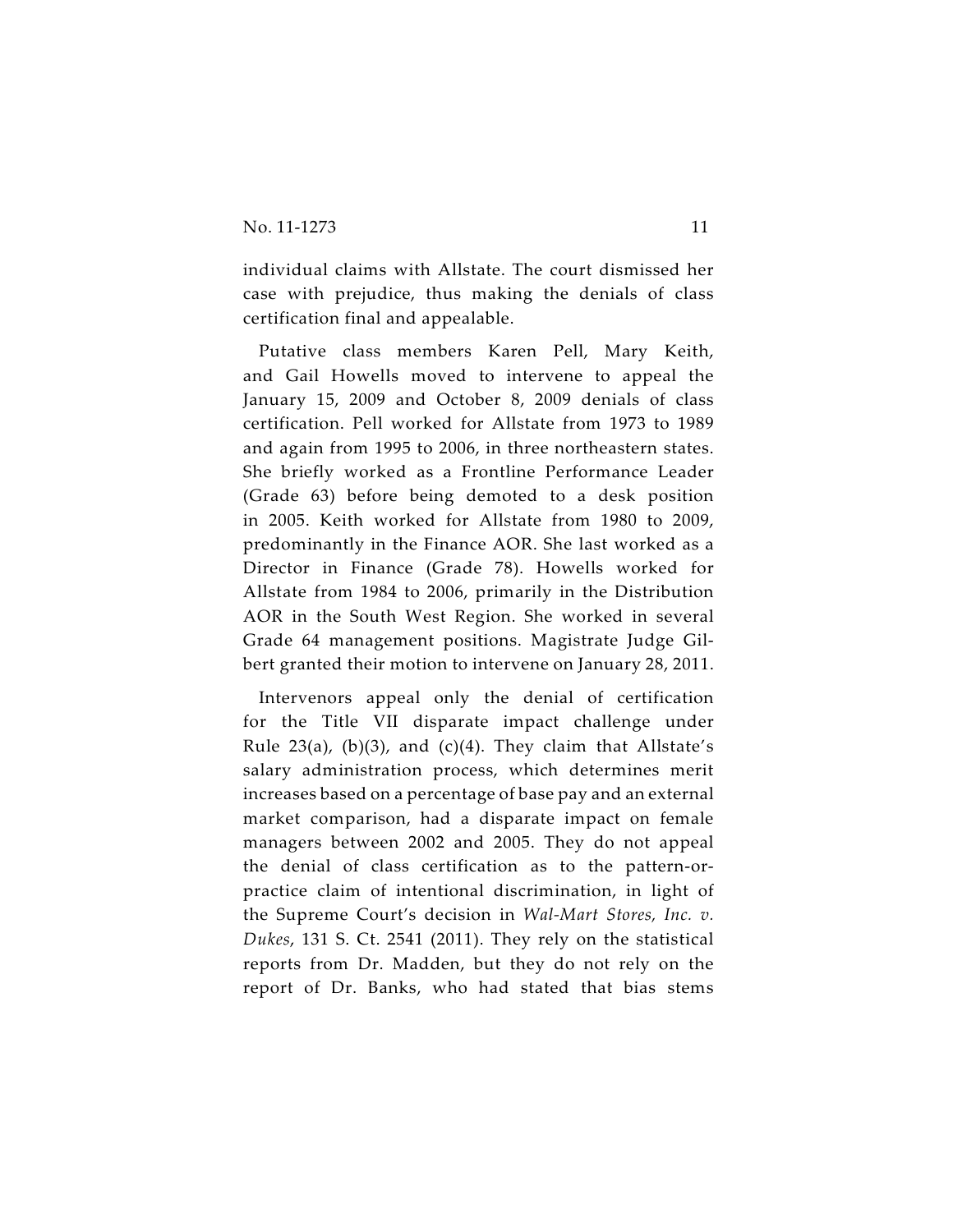from the exercise of discretion and that performance evaluations are not conducted consistently between regions or supervisors, or on the report of Dr. Reskin, who has opined that Allstate has a paternalistic culture and that the exercise of discretion contributes to the systematic disadvantage of the female managers.

#### **II. Discussion**

#### **A. Standard of Review**

We review the district court's denial of a motion for class certification for an abuse of discretion, but we review the court's purely legal determinations de novo. *Andrews v. Chevy Chase Bank*, 545 F.3d 570, 573 (7th Cir. 2008). A plaintiff who moves for class certification must satisfy the numerosity, commonality, typicality, and adequacy of representation requirements of Rule 23(a), as well as at least one subsection of Rule 23(b). FED. R. CIV. P. 23; *see also Arreola v. Godinez*, 546 F.3d 788, 797 (7th Cir. 2008).

Intervenors argue for de novo review, contending that the district court applied the wrong standard under *Lewis v. City of Chicago*, 130 S. Ct. 2191 (2010), and that we should reconsider their claim in light of *Wal-Mart Stores, Inc. v. Dukes*, 131 S. Ct. 2541 (2011). In particular, intervenors argue that the district court failed to analyze plaintiff's disparate impact claim separately from her pattern-or-practice claim. We fully recognize this argument, but, as we explain in the following section, we conclude that the district court's approach resulted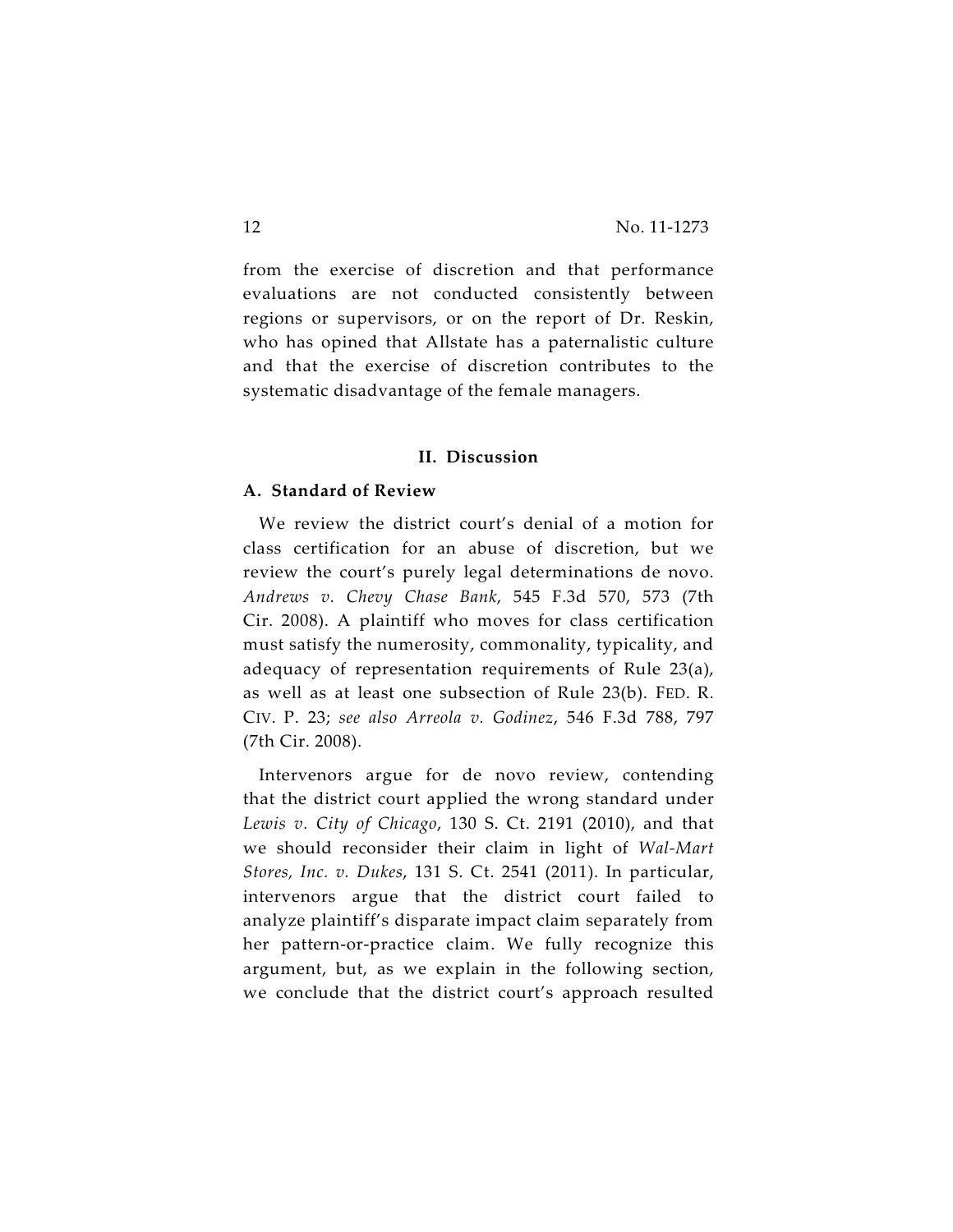from plaintiff's insufficient presentation of the disparate impact claim.

# **B. Waiver of Disparate Impact Claim**

Allstate contends that plaintiff failed to adequately present a disparate impact claim based on a uniform salary administration policy to the district court such that intervenors are now barred from making such a claim on appeal. After reviewing the motions and memoranda filed by plaintiff, we agree with Allstate that plaintiff did not adequately present her disparate impact claim to the district court. Because plaintiff did not preserve this claim, intervenors may not rely on it as the basis for their appeal. The waived disparate impact claim is the only claim that intervenors appeal, and therefore we must affirm the district court's denial of certification.

# **1. Legal Framework**

Disparate impact claims require no proof of discriminatory motive and "involve employment practices that are facially neutral in their treatment of different groups but that in fact fall more harshly on one group than another and cannot be justified by business necessity." *Int'l Bhd. of Teamsters v. United States*, 431 U.S. 324, 335 n.15 (1977). By contrast, differential treatment claims, also known as disparate treatment claims, require plaintiffs to prove discriminatory motive or intent. *See id*. at 335-36.

Pattern-or-practice claims, like differential treatment claims, represent a theory of intentional discrimination.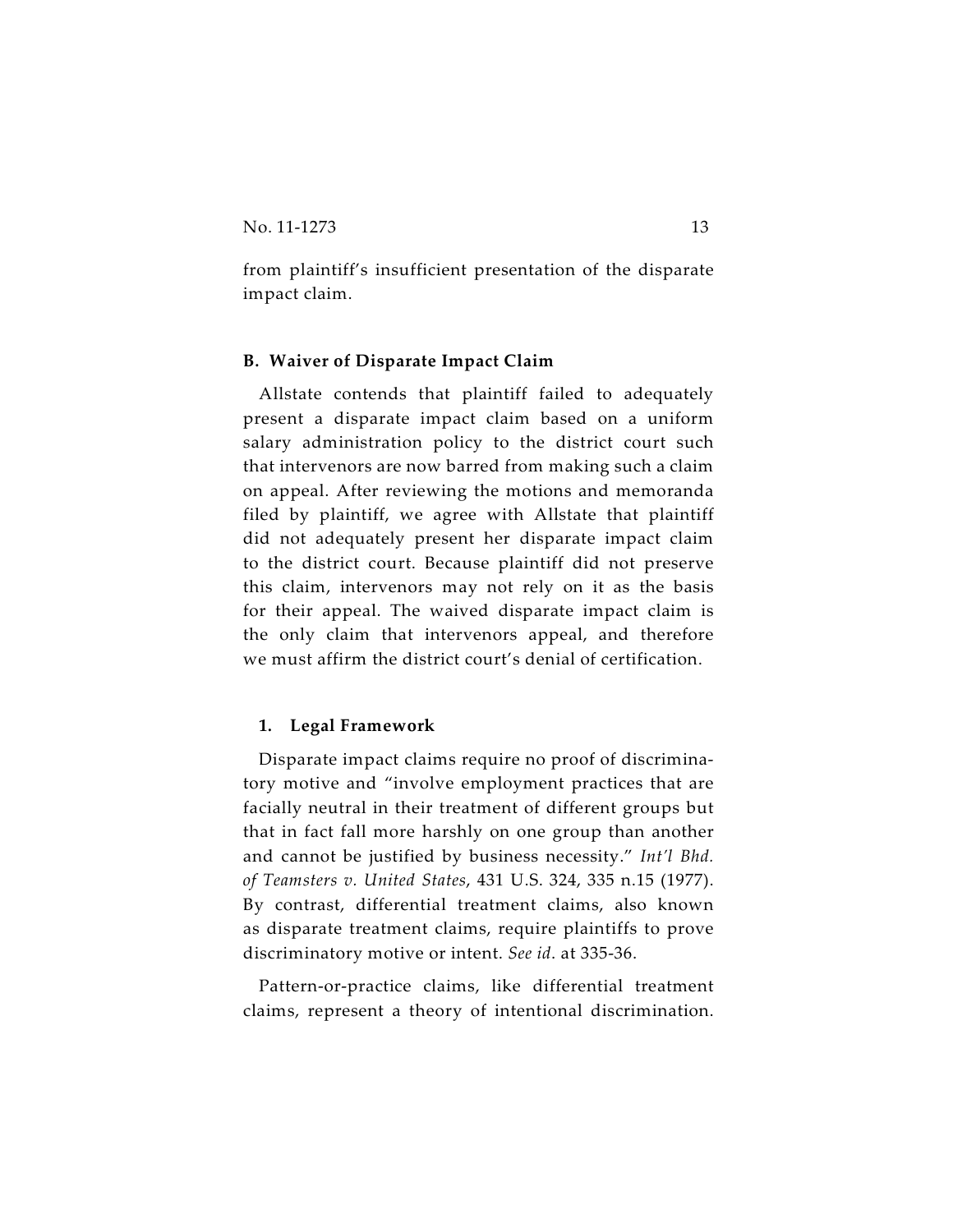*Council 31, Am. Fed'n of State, Cnty. & Mun. Emps., AFL-CIO v. Ward*, 978 F.2d 373, 378 (7th Cir. 1992). Pattern-or-practice claims require a "showing that an employer regularly and purposefully discriminates against a protected group." *Id.*; *see also King v. Gen. Elec. Co.*, 960 F.2d 617, 623 (7th Cir. 1992). Plaintiffs must prove that discrimination "was the company's standard operating procedure—the regular rather than the unusual practice." *Int'l Bhd. of Teamsters*, 431 U.S. at 336; *see also id.* at 360 ("[A]t the liability stage of a pattern-or-practice trial the focus often will not be on individual hiring decisions, but on a pattern of discriminatory decisionmaking."). As one circuit has observed, "[i]n every instance in which the phrase has been used by the Supreme Court, a 'pattern or practice' claim under Title VII refers to a pattern or practice of disparate treatment, rather than disparate impact." *Wessman v. Gittens*, 160 F.3d 790, 817 n.20 (1st Cir. 1998); *see also Allison v. Citgo Petroleum Corp.*, 151 F.3d 402, 409 (5th Cir. 1998) (referring to a pattern-or-practice claim as a "systemic disparate treatment theory"). We have referred to a pattern-or-practice case as a "means of proving intentional discrimination [that] is distinct from a disparate impact case, where the plaintiff need not make any showing of the employer's intent." *Council 31*, 978 F.2d at 378.

For disparate impact claims, a plaintiff must establish that a particular employment practice causes a disparate impact on a member of a protected class. 42 U.S.C. § 2000e-2(k); *Adams v. City of Chicago*, 469 F.3d 609, 613 (7th Cir. 2006). To satisfy this burden, the plaintiff is "responsible for isolating and identifying the specific employments practices that are allegedly responsible for any observed statistical disparities." *Watson v. Fort*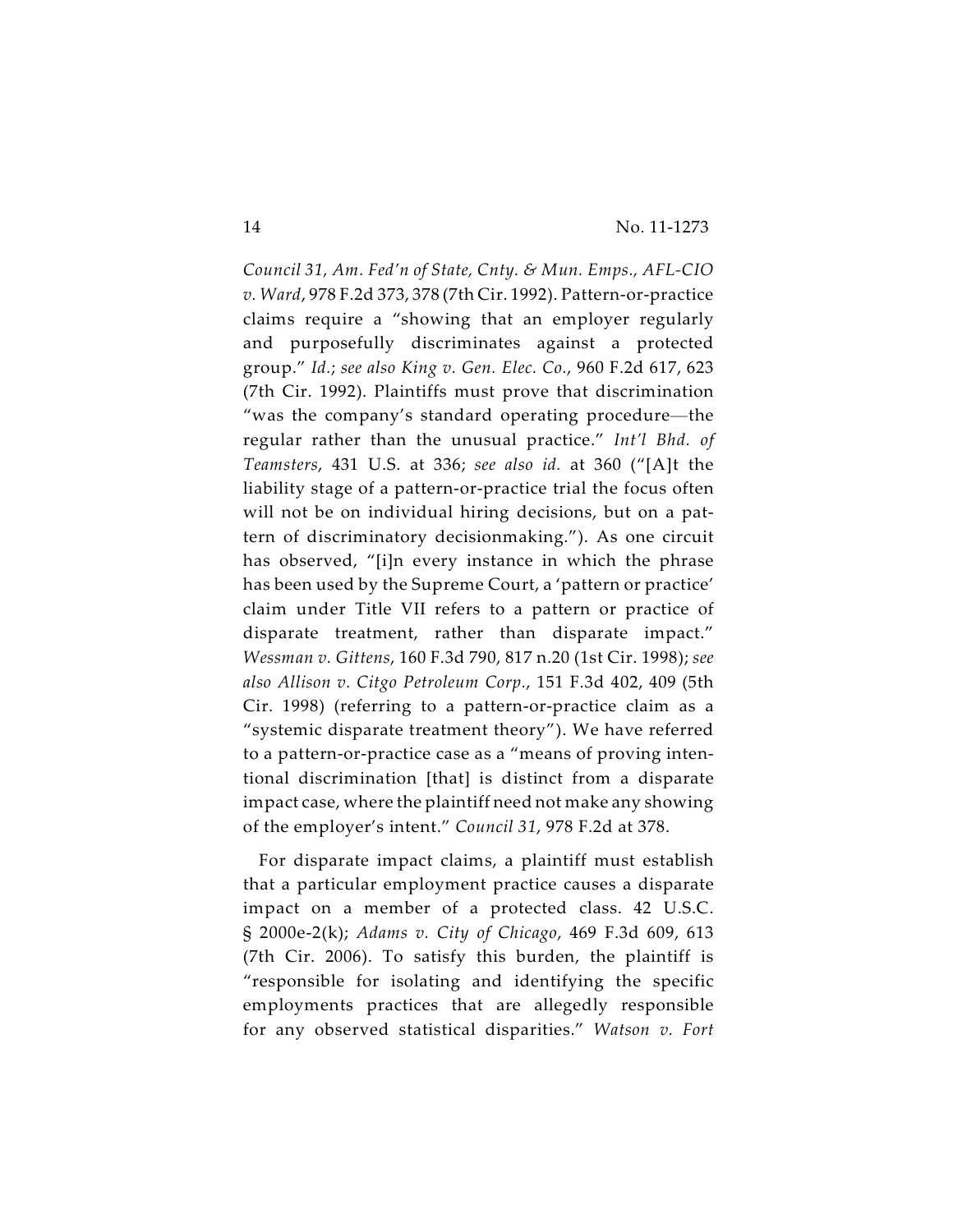*Worth Bank & Trust*, 487 U.S. 977, 994 (1988); *Bennett v. Roberts*, 295 F.3d 687, 698 (7th Cir. 2002). Notably, "it is not enough to simply allege that there is a disparate impact on workers, or point to a generalized policy that leads to such an impact." *Smith v. City of Jackson*, 544 U.S. 228, 241 (2005). Failure to identify the specific practice could lead to employers being held liable for "the myriad of innocent causes that may lead to statistical imbalances." *Watson*, 487 U.S. at 994. The plaintiff must also establish causation by "offer[ing] statistical evidence of a kind and degree sufficient to show that the practice in question has caused the exclusion of applicants for jobs or promotions because of their membership in a protected group." *Id.* at 994-95. Only if the plaintiff succeeds in establishing disparate impact does the burden shift to the defendant-employer to demonstrate that the employment practice is "job related for the position in question and consistent with business necessity." 42 U.S.C. § 2000e-2(k)(1)(A); *see also Lewis*, 130 S. Ct. at 2198-99. If the employer satisfies this requirement, the burden shifts back to the plaintiff to show that an equally valid and less discriminatory practice was available that the employer refused to use. *Adams*, 469 F.3d at 613.

# **2. Intervenors' Claim on Appeal**

After undergoing numerous transformations, intervenors' claim now asserts that Allstate's annual award of merit increases based on a percentage of base pay and its external salary comparison policy, although neutral on their face, had a disparate impact on women during the class period. Intervenors claim that undisputed evi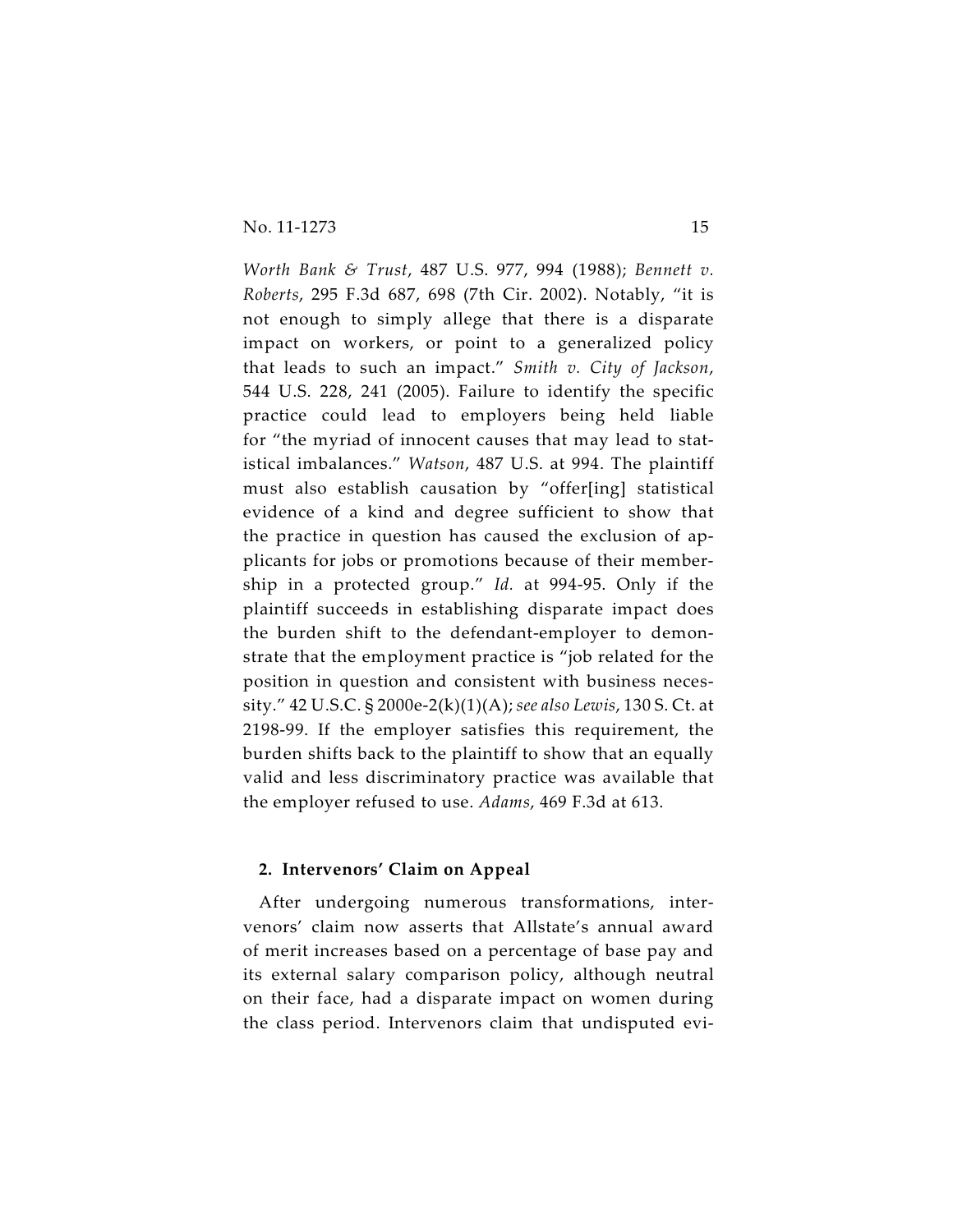dence shows that gender-based disparities in earnings existed at the beginning of the class period and that these two policies failed to eliminate these disparities. With respect to the internal policy, intervenors allege that the award of merit increases based on percentage pay caused female managers to receive smaller increases in terms of actual dollars than similarly situated male managers. With respect to the external policy, intervenors allege that the market analysis compared the average salary by job code to the external market and adjusted where the average salary fell below 10% of the market rate. Intervenors claim that this policy failed to correct gender-based earnings disparities because the average salary was skewed by disproportionately high salaries for men.

# **3. Waiver Analysis**

It is a well-established rule that arguments not raised to the district court are waived on appeal. *See Brown v. Auto. Components Holding, LLC*, 622 F.3d 685, 691 (7th Cir. 2010); *Robyns v. Reliance Standard Life Ins. Co.*, 130 F.3d 1231, 1238 (7th Cir. 1997). Moreover, even arguments that have been raised may still be waived on appeal if they are underdeveloped, conclusory, or unsupported by law. *See United States v. Berkowitz*, 927 F.2d 1376, 1384 (7th Cir. 1991) ("[P]erfunctory and undeveloped arguments, and arguments that are unsupported by pertinent authority, are waived . . . ."); *United States v. Dunkel*, 927 F.2d 955, 956 (7th Cir. 1991) ("A skeletal 'argument,' really nothing more than an assertion, does not preserve a claim."). We have also recognized that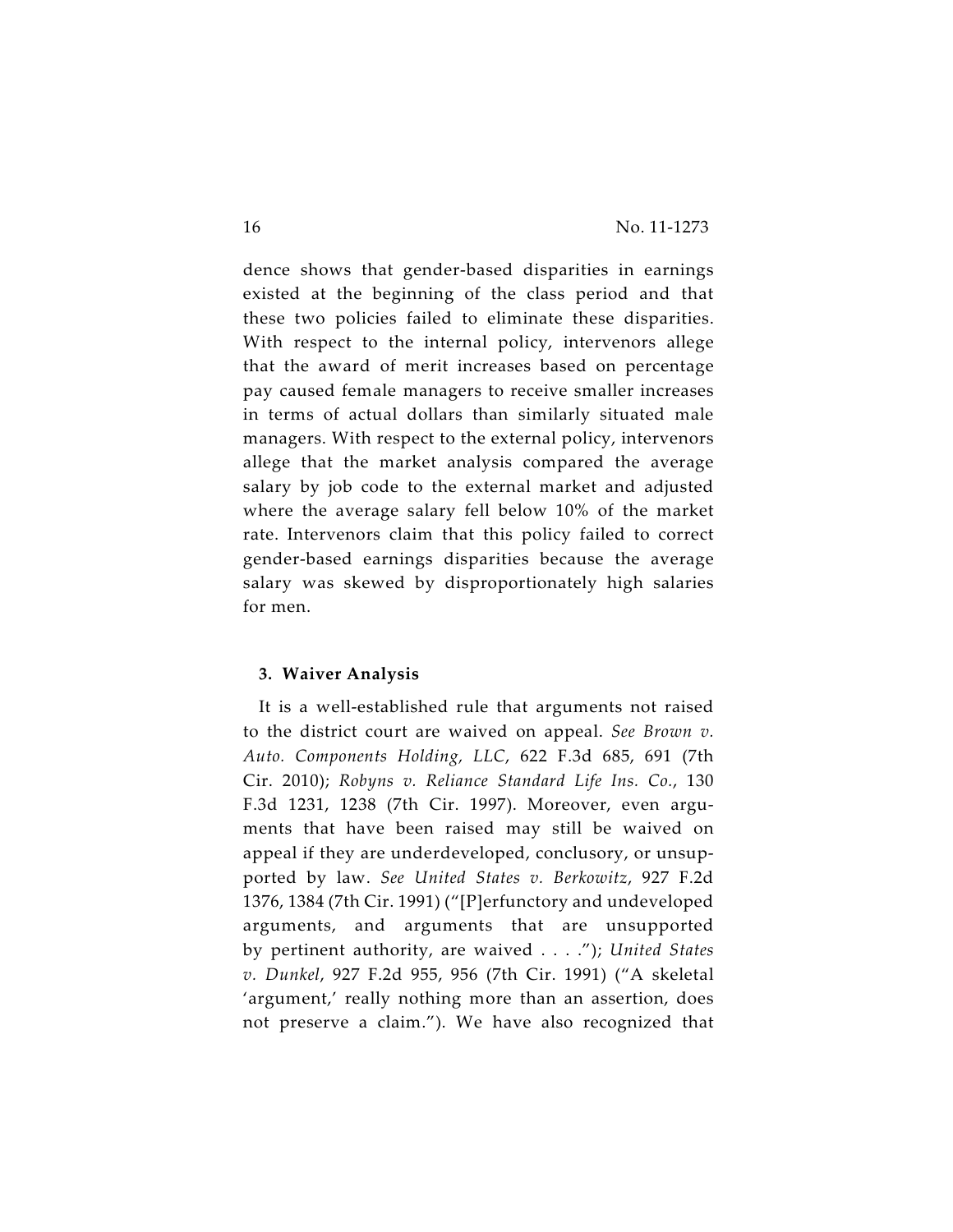raising an issue in general terms is not sufficient to preserve specific arguments that were not previously presented. *See Fednav Int'l Ltd. v. Cont'l Ins. Co.*, 624 F.3d 834, 841 (7th Cir. 2010). Similarly, we have announced that "[i]t is the parties' responsibility to allege facts and indicate their relevance under the correct legal standard." *Econ. Folding Box Corp. v. Anchor Frozen Foods Corp*., 515 F.3d 718, 721 (7th Cir. 2008) (quoting *APS Sports Collectibles, Inc. v. Sports Time, Inc.*, 299 F.3d 624, 631 (7th Cir. 2002)) (internal quotation marks omitted) (finding waiver where plaintiff argued for reversal based on a ground not presented below). Although plaintiff is not a party to this appeal, intervenors stand in plaintiff's shoes and can only present arguments that she could have appealed. *See Champ v. Siegel Trading Co.*, 55 F.3d 269, 273-74 (7th Cir. 1995). Because plaintiff neglected to argue the disparate impact theory before the district court, it is waived on appeal.

Plaintiff repeatedly and almost exclusively argued to the district court that she was seeking class certification under a pattern-or-practice theory. Although her complaint alleged both "differential treatment and disparate impact theories of liability," Am. Compl. ¶ 53, she only provided factual allegations and legal arguments to support her pattern-or-practice claim.<sup>3</sup> She did not argue

 $3$  Although the same set of facts can give rise to claims under both intentional and unintentional theories of discrimination, *see Int'l Bhd. of Teamsters*, 431 U.S. at 335 n.15, plaintiff only used the facts to develop her pattern-or-practice claim. The factual allegations section of plaintiff's complaint refers to the "pattern-or-practice" of discrimination at Allstate at least (continued...)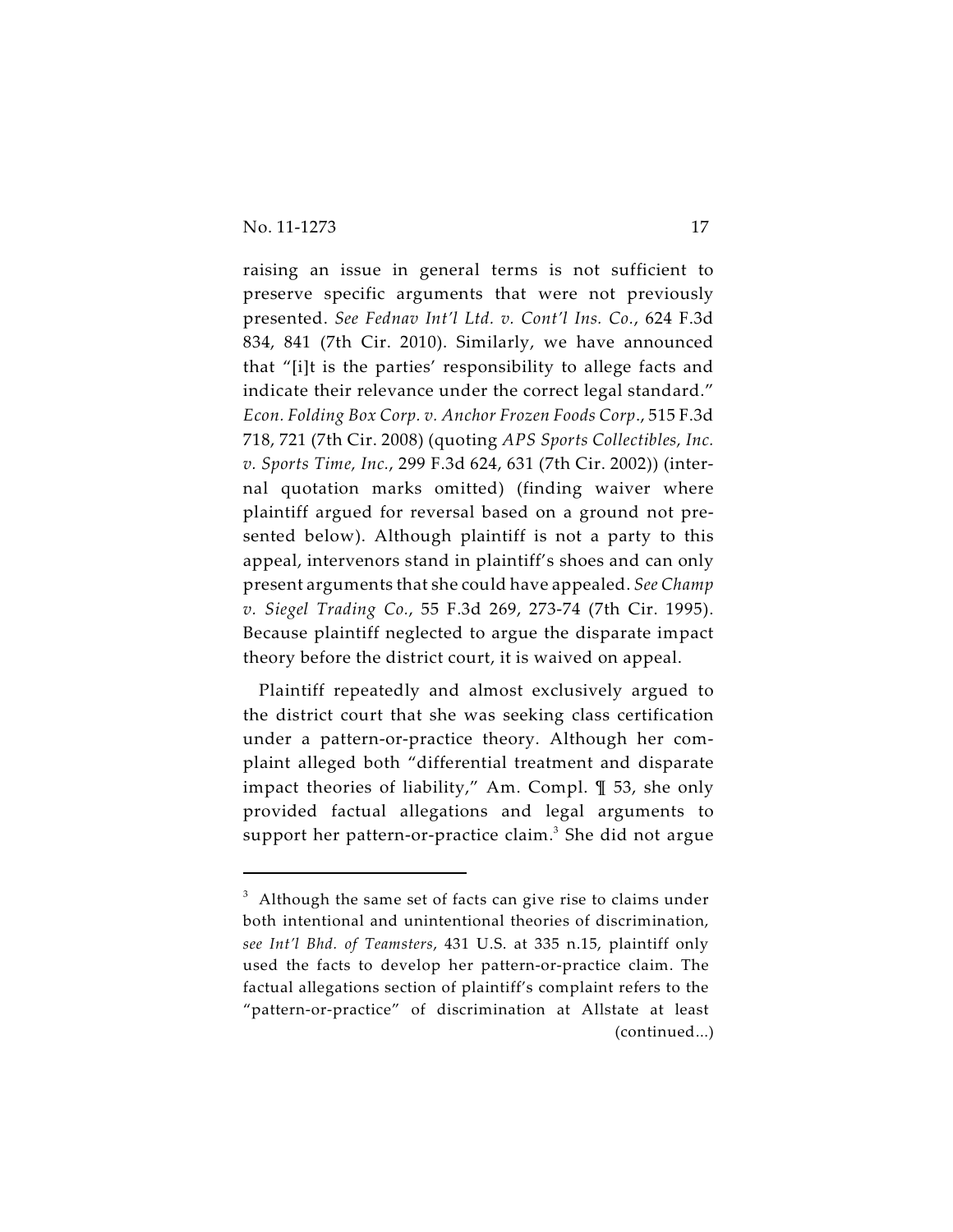that Allstate utilized a facially neutral employment policy that resulted in a disparate impact, $<sup>4</sup>$  and she did</sup> not cite any disparate impact cases.

In her original motion for class certification, plaintiff consistently framed her claim as one of intentional discrimination: "Puffer brings this case as a pattern-or-practice case, and has the *prima facie* burden of showing that unlawful discrimination based upon sex was the employer's regular policy." Pl.'s Class Cert. Mem. 24; *see also id.* at 1 ("Allstate steered women into these lower-paying, female-dominated jobs."). Plaintiff emphasized that "the disparities in job assignment and compensation result from the strong paternalistic culture at Allstate." *Id.* at 1. She argued that the "organizational structure vests all authority to choose, advance and compensate staff in the male-dominated, senior manager ranks" and that the "employment policies allow management to apply their own subjective views, without explanation or accountability, of whom to promote or develop." *Id.* Plaintiff referred to her case as a "pattern-or-practice" case repeatedly when arguing that her proposed class satisfies the commonality, predominance, and superiority requirements of Rule 23. *See, e.g., id.* at 24, 26 ("[C]lass-wide proceedings would defini-

 $3$  (...continued)

eight times but refers not once to "disparate impact." Am. Compl. ¶¶ 4, 5, 6, 12, 15, 18, 26, 35.

<sup>&</sup>lt;sup>4</sup> To the contrary, plaintiff argued that Allstate's compensation policies were *not* gender neutral. Pl.'s Corr. Second Class Cert. Mem. 7, 12, 18.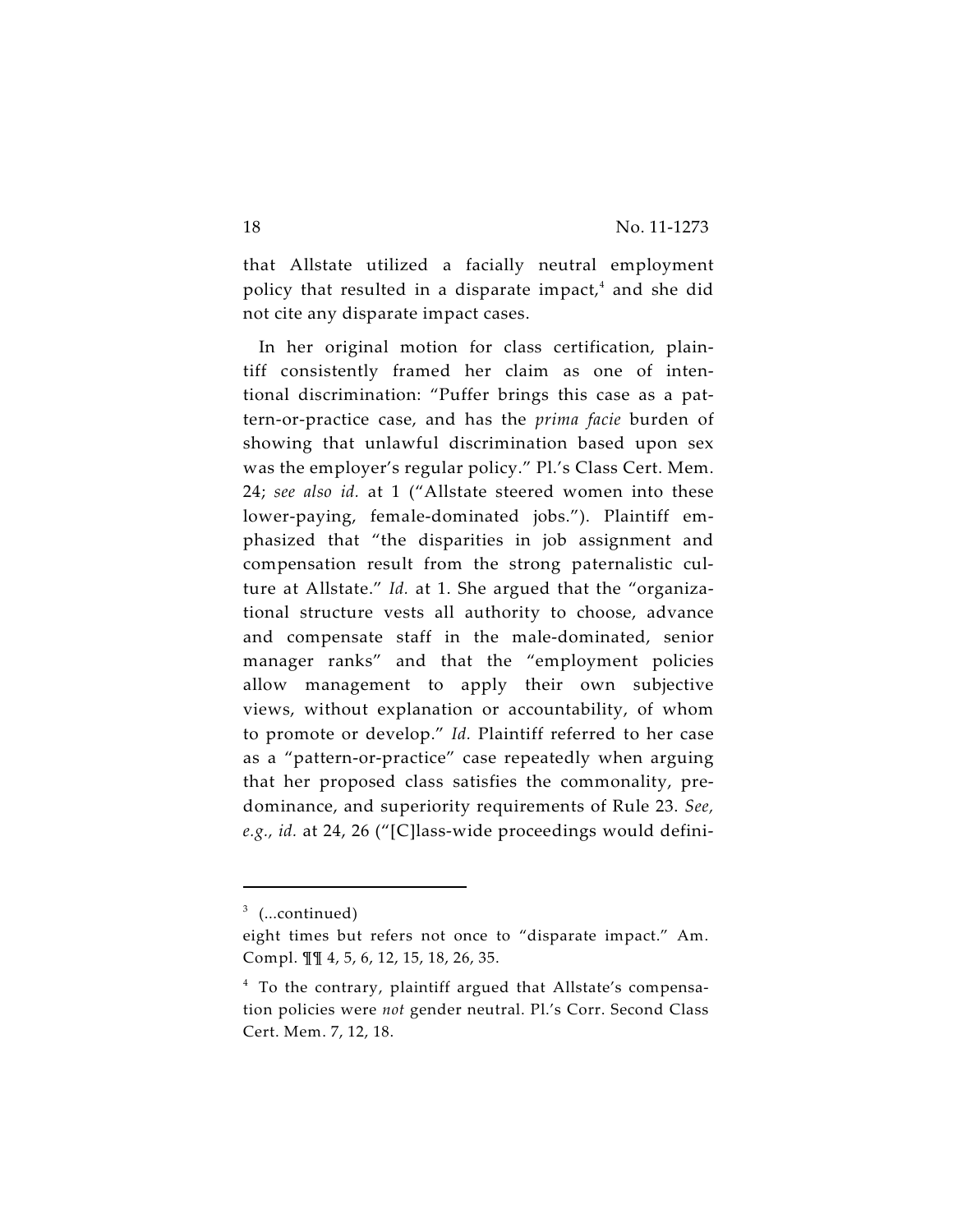tively settle the common pattern-or-practice issue."), 27- 29; Pl.'s Class Cert. Reply 25-26. But plaintiff's first class certification motion and memorandum are void of any allegations related to a theory of unintentional discrimination, which is the only theory that intervenors raise on appeal.<sup>5</sup>

Similarly, in her second motion for class certification, plaintiff asserted in one sentence that she was alleging both disparate impact and differential treatment claims, $<sup>6</sup>$ </sup> but she failed to support this bare and conclusory assertion. In the memorandum, she focused her allegations on Allstate's uniform compensation policies, but she nowhere labeled this claim as a disparate impact claim and she nowhere cited to disparate impact case law. Instead, she repeatedly characterized her claim as a patternor-practice claim, *see, e.g.*, Pl.'s Corr. Second Class Cert.

 $5$  In responding to Allstate's waiver argument, intervenors do not direct our attention to any disparate impact arguments made by plaintiff in support of her first motion for class certification. *See* Intervenors' Reply 22-23.

 $6$  Allstate asserts incorrectly in its brief that the phrase "disparate impact" does not appear a single time in plaintiff's second motion for class certification. The motion states: "Plaintiff alleges, among other things, that Allstate engaged in a pattern or practice of intentional gender discrimination and employed compensation policies and practices that had a *disparate impact* on women managers . . . ." Pl.'s Corr. Second Mot. Class Cert. 2 (emphasis added). Notwithstanding Allstate's erroneous assertion, plaintiff's singular reference to "disparate impact" is not sufficient to preserve this theory of liability for appeal. *See Berkowitz*, 927 F.2d at 1384.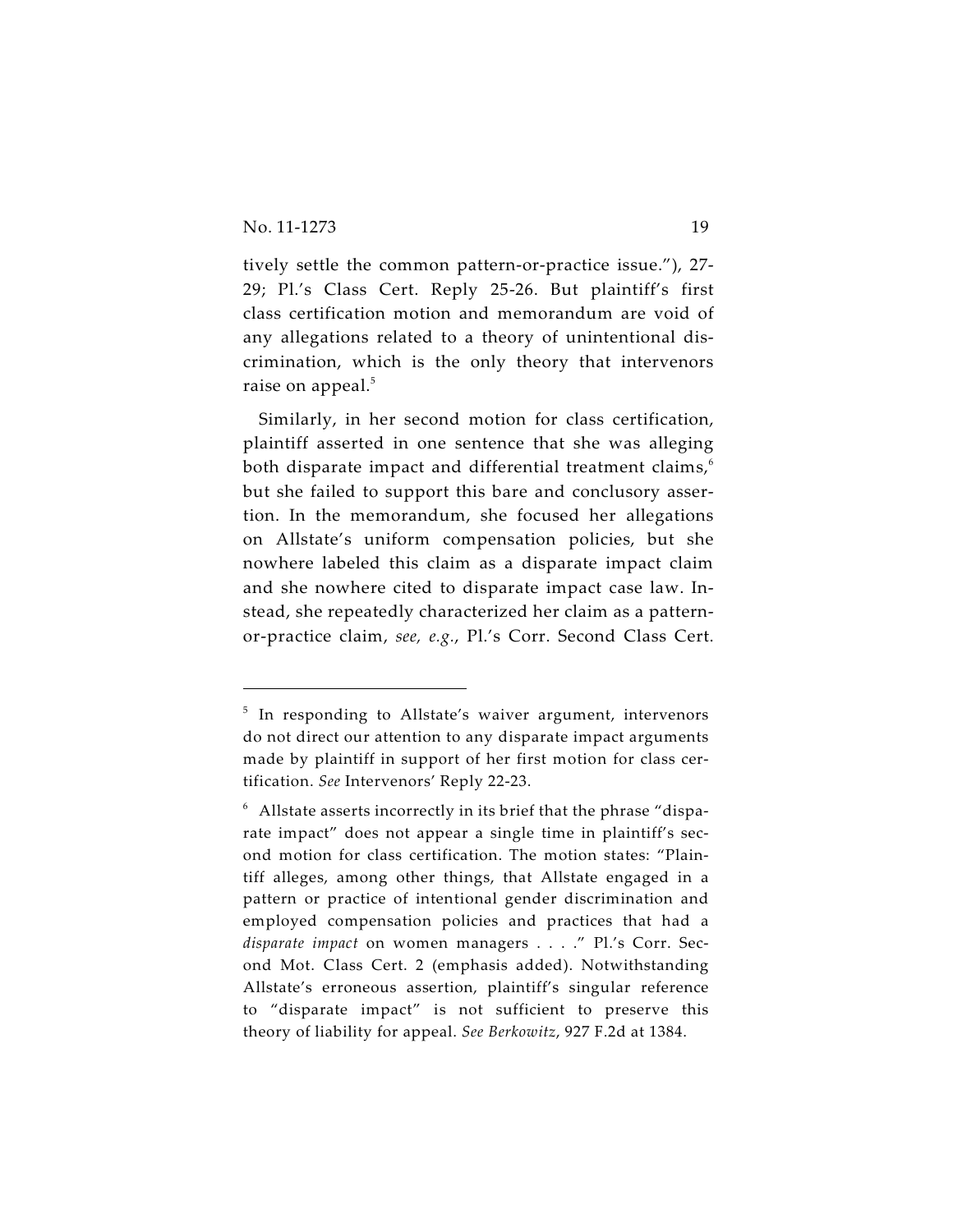Mem. at 12-18, and she relied on cases that exclusively discuss intentional discrimination. *See, e.g.*, *id.* at 17.

The district court acknowledged that plaintiff alleged both disparate treatment and disparate impact claims in her complaint, and the court briefly addressed the legal distinctions between these two claims. The district court, however, almost exclusively analyzed plaintiff's disparate treatment claim. The district court did not distinguish the intentional and unintentional discrimination theories when finding a lack of commonality and predominance. The court stated that the proposed class members would need to prove the individualized issue of discriminatory motive, even though the court had noted elsewhere that "motive is irrelevant" in disparate impact claims and that business necessity—a non-individualized issue—is the only defense available to rebut a prima facie disparate impact claim. The minimal attention that the district court gave to plaintiff's disparate impact claim can be directly attributed to the scant support that plaintiff provided for this claim. Plaintiff only sufficiently developed her claim of intentional discrimination—thus, this is the only claim that the district court fully addressed and the only claim that is preserved for appeal.

In *Pond v. Michelin North America, Inc.*, we determined that plaintiff had waived her disparate impact argument because her reliance on the *McDonnell Douglas* framework in her briefing demonstrated that she was raising solely a claim of disparate treatment. 183 F.3d 592, 597 (7th Cir. 1999). We found her two references to support in the record to be insufficient, stating that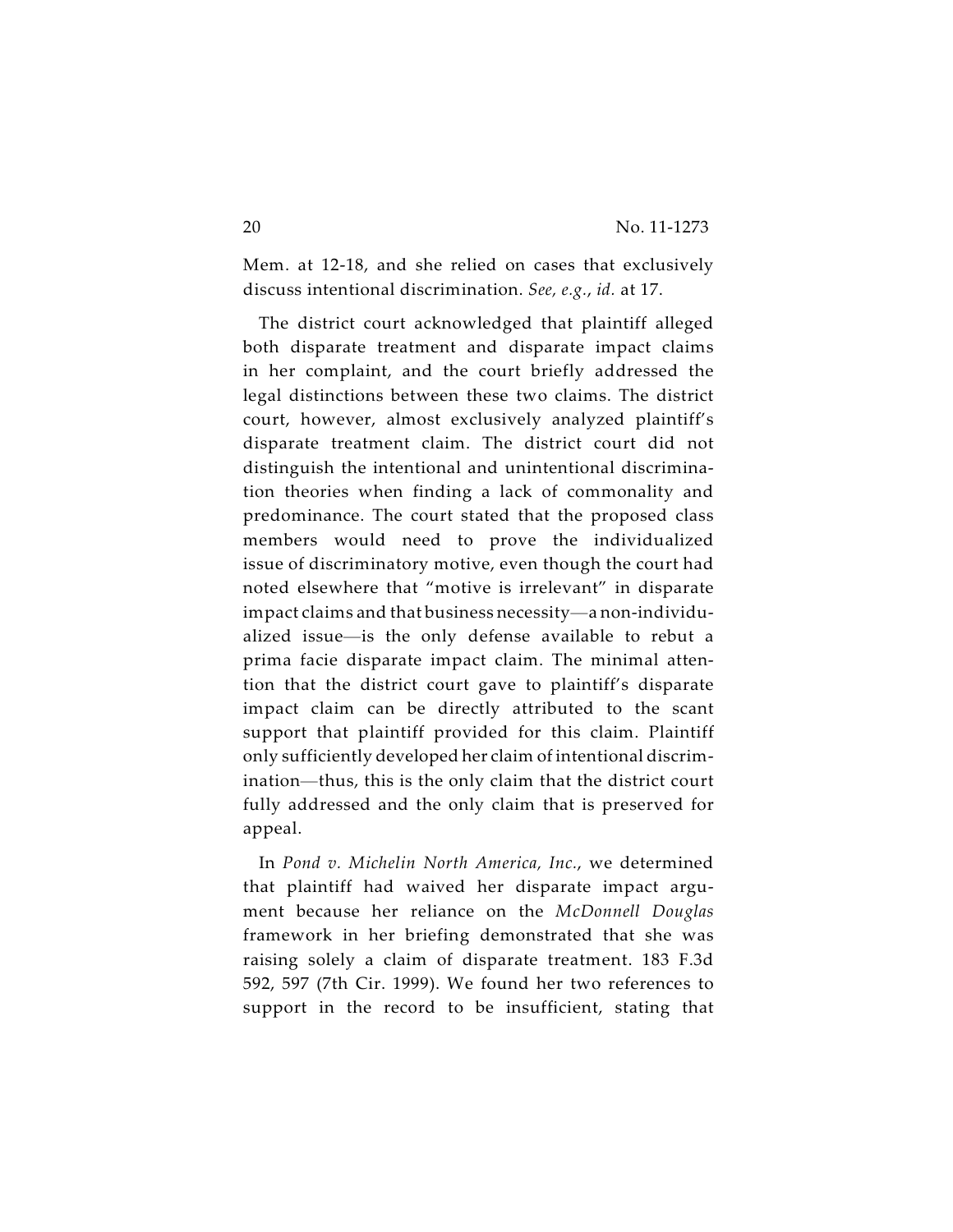"[a]rguments not raised in district court are waived on appeal, as are arguments raised in a conclusory or underdeveloped manner." *Id.* (citation omitted). The present case is analogous: plaintiff repeatedly labeled her case as a pattern-or-practice case, and intervenors are unable to point to any factual or legal support that plaintiff raised in support of a disparate impact claim. The few bare assertions are simply not enough. While we recognize the difficulty presented by shifting legal doctrine, intervenors still "cannot change course on appeal to raise an argument different than the one presented to the district court." *MMG Fin. Corp. v. Midwest Amusements Park, LLC*, 630 F.3d 651, 659 (7th Cir. 2010). Plaintiff did not meaningfully develop an argument seeking certification based on a disparate impact theory of liability. *See Econ. Folding Box Corp.*, 515 F.3d at 720- 21. We therefore conclude that intervenors' disparate impact claim is waived.<sup>7</sup>

(continued...)

 $\frac{7}{7}$  Even if we had not found the disparate impact claim to be waived, this claim would fall short on its merits. Intervenors bear the burden of establishing "a causal connection between the employment practice and the statistical disparity, offering 'statistical evidence of a kind and degree sufficient to show that the practice in question has caused the exclusion of applicants for jobs or promotion because of their member in a protected group.'" *Bennett*, 295 F.3d at 698 (quoting *Vitug v*. *Multistate Tax Comm'n*, 88 F.3d 506, 513 (7th Cir. 1996)). They have not met this burden, nor have they established that their proposed class satisfies Rule 23.